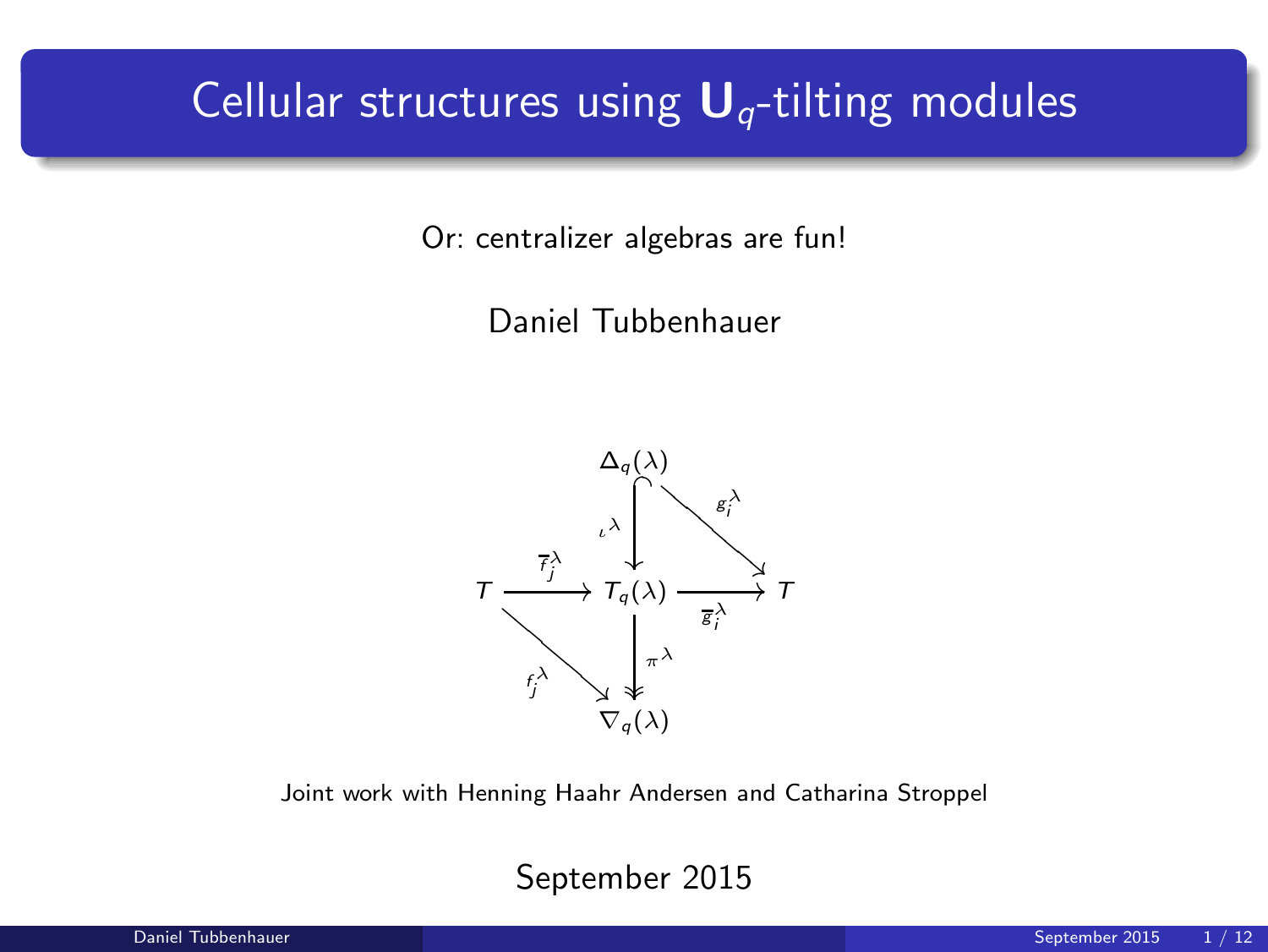## Theorem

Let  $T$  be a  $\mathsf{U}_q = \mathsf{U}_q(\mathfrak{g})$ -tilting module. Then  $\mathrm{End}_{\mathsf{U}_q}(T)$  is a cellular algebra.

Thus, properties of  $\mathrm{End}_{\mathsf{U}_q}(\mathcal{T})$  follow via roots and weight combinatorics.

I have to explain the words in red. But let us start with an example.

## Example(Schur 1901)

Let  $S_d$  be the symmetric group in d letters and let  $\Delta_1(\omega_1)$  be the vector representation of  $\mathbf{U}_1 = \mathbf{U}_1(\mathfrak{gl}_n)$ . Take  $\mathcal{T} = \Delta_1(\omega_1)^{\otimes d}$ , then

 $\Phi_{\mathrm{SW}} \colon \mathbb{K}[S_d] \twoheadrightarrow \mathrm{End}_{\mathsf{U}_1}(\mathcal{T}) \quad \text{and} \quad \Phi_{\mathrm{SW}} \colon \mathbb{K}[S_d] \xrightarrow{\cong} \mathrm{End}_{\mathsf{U}_1}(\mathcal{T}), \text{ if } n \geq d.$ 

Since T is a  $\mathbf{U}_1$ -tilting module,  $\mathbb{K}[S_d]$  is cellular.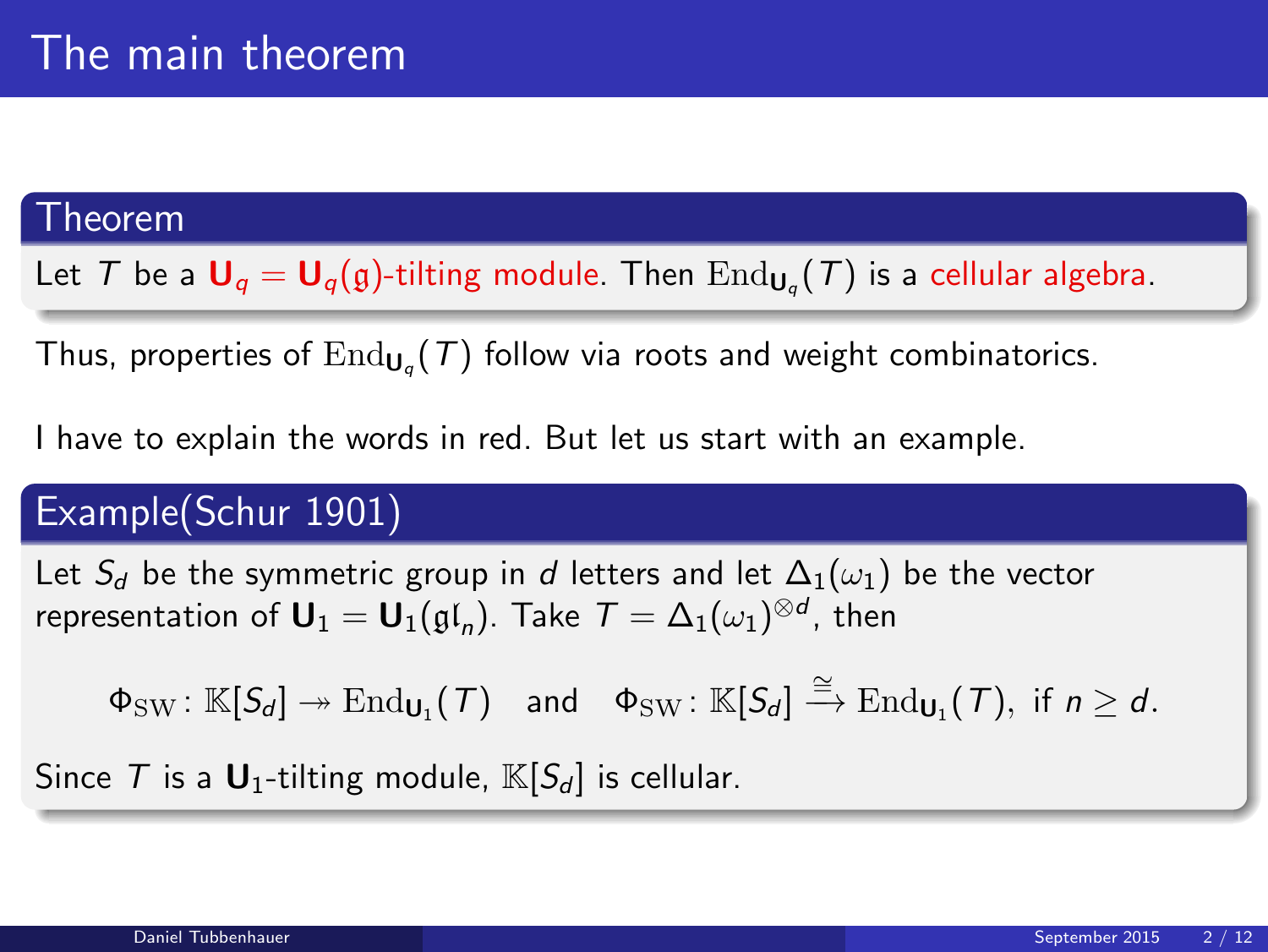## $1$  U<sub>q</sub>[-tilting modules and cellular algebras](#page-3-0)

- $\bullet$  U<sub>a</sub> [and its representation theory](#page-3-0)
- $\bullet$  Cellularity and  $\mathbf{U}_q$ [-tilting modules](#page-7-0)

#### <sup>2</sup> [Consequences and examples](#page-9-0)

- [There is always a "dual" statement](#page-9-0)
- [Examples that fit into the picture](#page-10-0)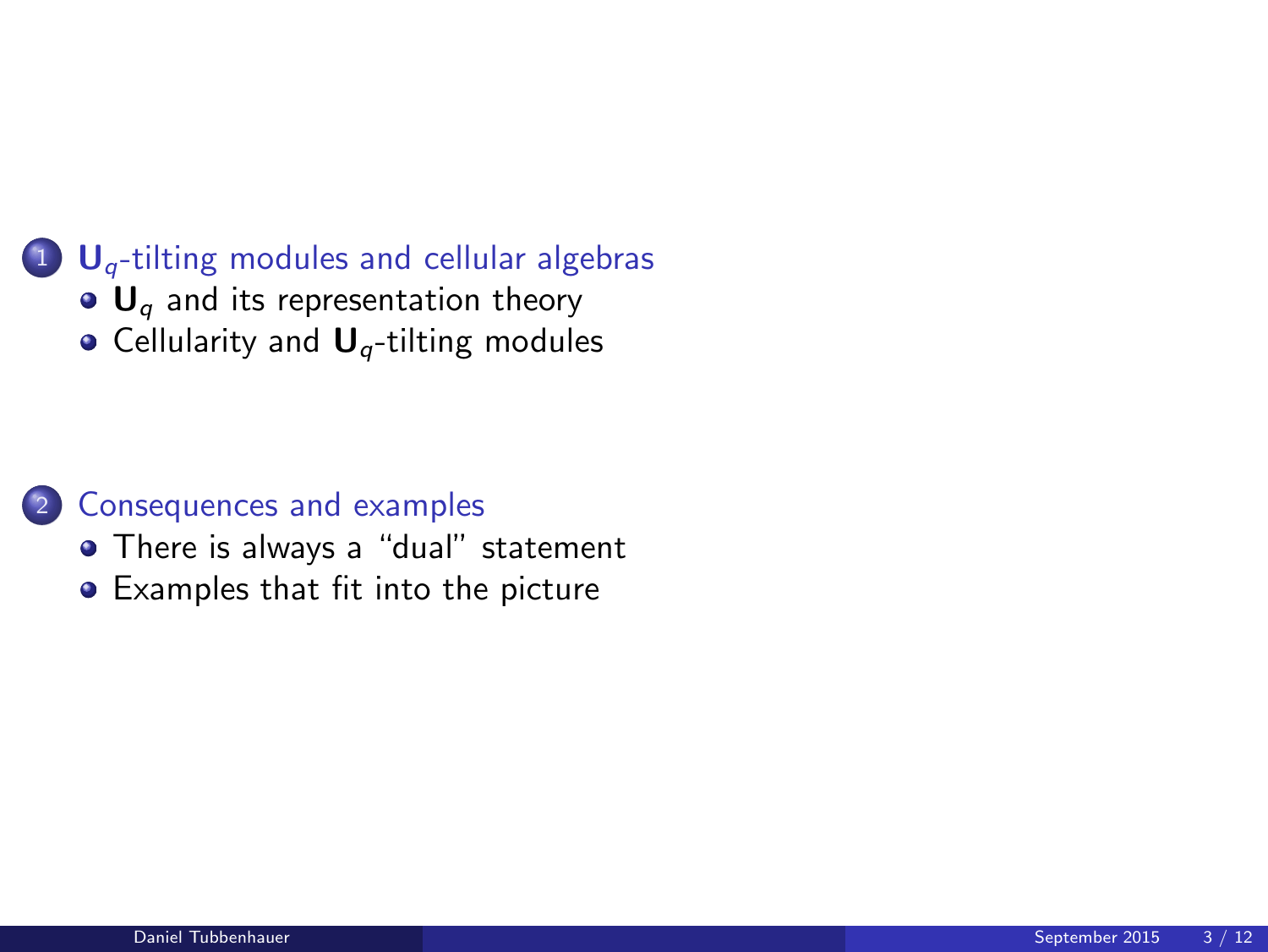Start with  $\mathbf{U}_1 = \mathbf{U}_1(\mathfrak{g})$  and quantize. We obtain  $\mathbf{U}_v = \mathbf{U}_v(\mathfrak{g})$  with v being an indeterminate. Roughly: fix an arbitrary element  $q \in \mathbb{K} - \{0\}$  and consider the specialization  $v \rightarrow q$  and obtain  $U_q = U_q(q)$ .

Some fact:

- $\bullet$  U<sub>v</sub> has "the same" representation theory as U<sub>1</sub>.
- $\bullet$  If  $\mathbb{K} = \mathbb{C}$ , then the representation theory is as in the classical case.
- <span id="page-3-0"></span>• In contrast,  $U_q$  can be non-semisimple:
	- If  $q \neq \pm 1$ ,  $q \in \mathbb{K}$  not a root of unity, then  $\mathbf{U}_q$  behaves again similar to  $\mathbf{U}_v$ .
	- If  $q \neq \pm 1$ ,  $q \in \mathbb{K}$  is a root of unity, then  $\mathbf{U}_q$  has a (highly) non-semisimple representation theory.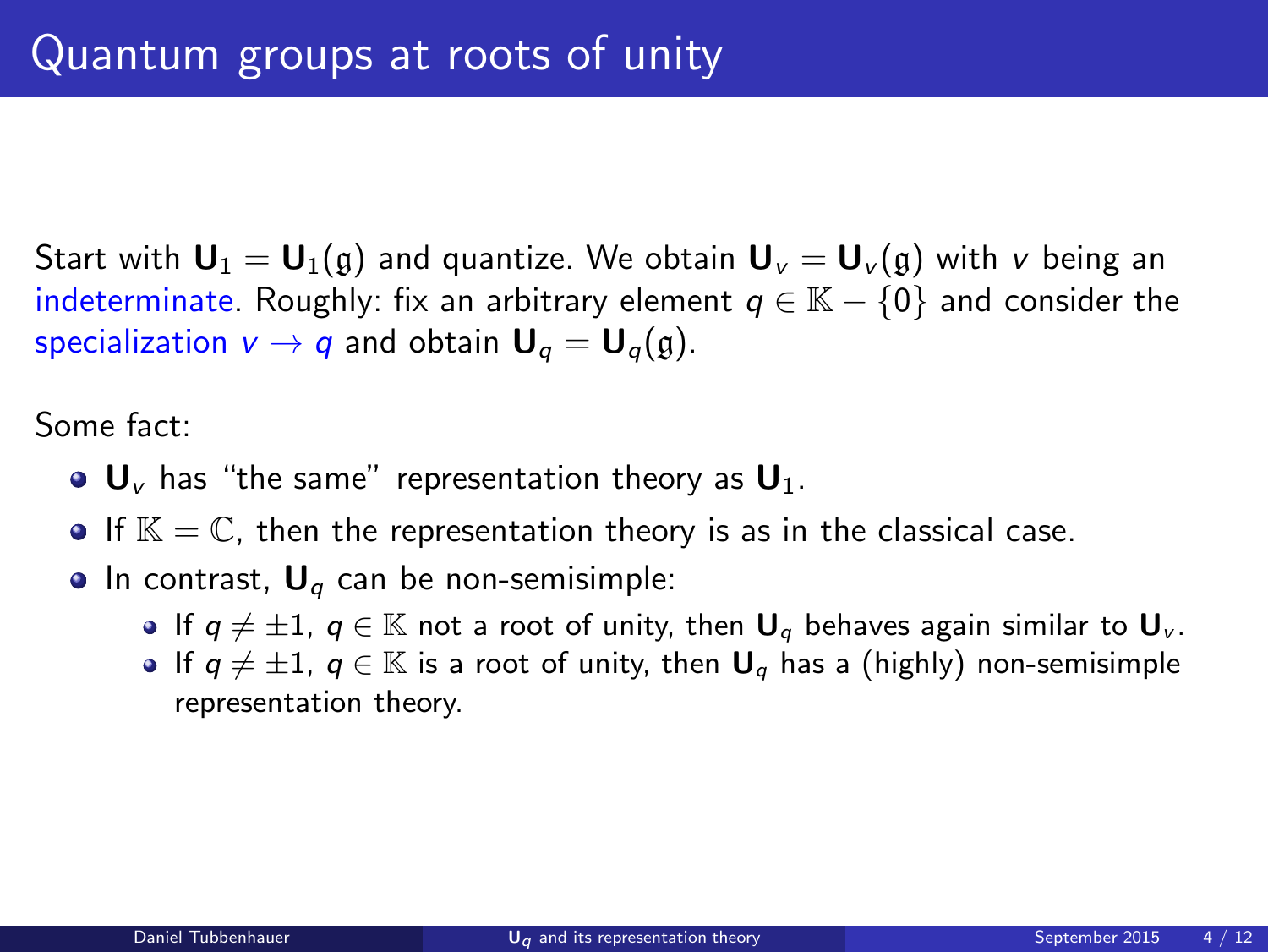Fix a dominant g-weight  $\lambda \in X^+$ .

 $\bullet$  In case  $\mathsf{U}_{\nu}$ :

- There is a simple  $\mathbf{U}_v$ -module  $\Delta_v(\lambda)$  called Weyl module and a dual Weyl module  $\nabla_{\mathbf{v}}(\lambda)$  isomorphic to  $\Delta_{\mathbf{v}}(\lambda)$ .
- The set  $\{\Delta_{\nu}(\lambda)\mid\lambda\in X^{+}\}$  is a complete set of pairwise non-isomorphic, simple  $\mathbf{U}_v$ -modules (of type 1).
- In case  $U_a$ :
	- The  $\Delta_q(\lambda)$ 's (the  $\nabla_q(\lambda)$ 's) are no longer (semi-)simple in general. But they have unique simple heads (simple socles)  $L_q(\lambda)$ .
	- The set  $\{L_q(\lambda) \mid \lambda \in X^+\}$  is a complete set of pairwise non-isomorphic, simple **-modules (of type 1).**

The Weyl and the dual Weyl modules are easy to write down and their characters are as in the classical case.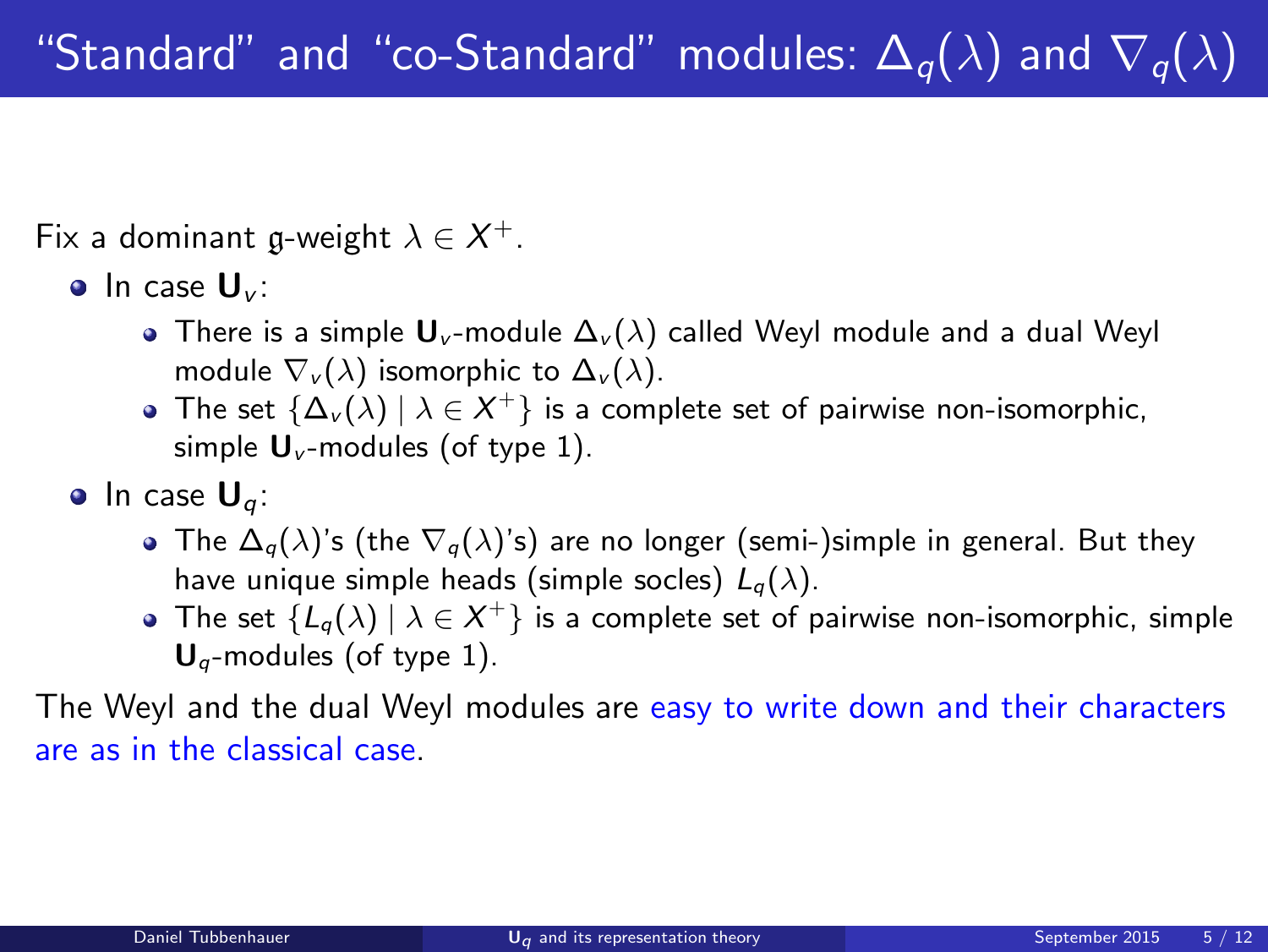# Exempli gratia

Set  $[1]=1, [2]=\nu+\nu^{-1}, [3]=\nu^2+1+\nu^{-2}.$  For  $\mathfrak{sl}_2$  we have  $X^+=\mathbb{Z}_{\geq 0}$  and

$$
\Delta_{\nu}(3): \ \ m_3 \xleftarrow{\gamma^{-3}} \frac{1}{[3]} \xrightarrow{\gamma^{-1}} m_2 \xleftarrow{\gamma^{-1}} \frac{1}{[2]} \xrightarrow{\gamma^{+1}} m_1 \xleftarrow{\gamma^{-1}} \frac{1}{[3]} \xrightarrow{\gamma^{+3}} m_0,
$$

where  $E$  "acts to the right",  $F$  "acts to the left" and  $K$  "acts as a loop".

Let  $q$  be a complex, primitive third root of unity. Then



The C-span of  $\{m_1, m_2\}$  is now stable under the action of  $\mathbf{U}_q(\mathfrak{sl}_2)$ : this is  $L_q(1)$ . The simple head is  $L_q(3) \cong \Delta_q(3)/L_q(1)$  and is spanned by  $\{m_0, m_3\}$ .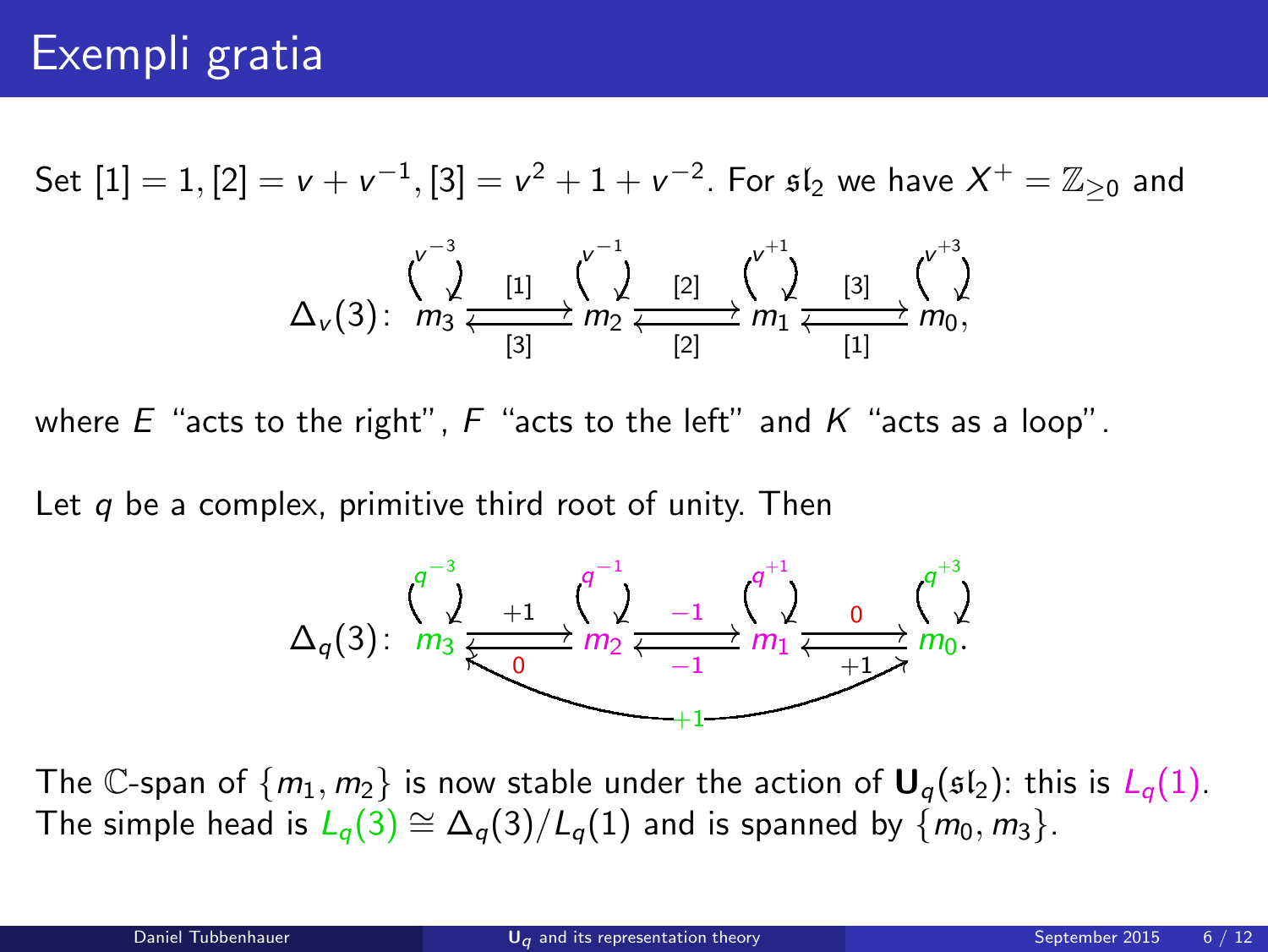A  $U_q$ -tilting module T is a  $U_q$ -module with a  $\Delta_q$ -filtration and a  $\nabla_q$ -filtration:

"T is built out of the easy pieces  $\Delta_q(\lambda)$ ,  $\nabla_q(\lambda)$ ".

Why study  $U_q$ -tilting modules?

- **Interesting tensor categories with nice homological properties.**
- Applications in topology: link invariants, 3-manifold invariants, modular categories and 3-TQFT's (Witten, Reshetikhin-Turaev, ...).
- Connections with affine Kac-Moody algebras (Kazhdan-Lusztig, ...).
- Connections with the (modular) representation theory of the symmetric group and of Ariki-Koike algebras (Lascoux-Leclerc-Thibon, ...).
- . Nice combinatorics à la Kazhdan-Lusztig (Soergel, ...).
- **•** Fusion (Andersen-Stroppel, ...).
- Quantum cohomology (Witten, Korff-Stroppel, ...).
- More...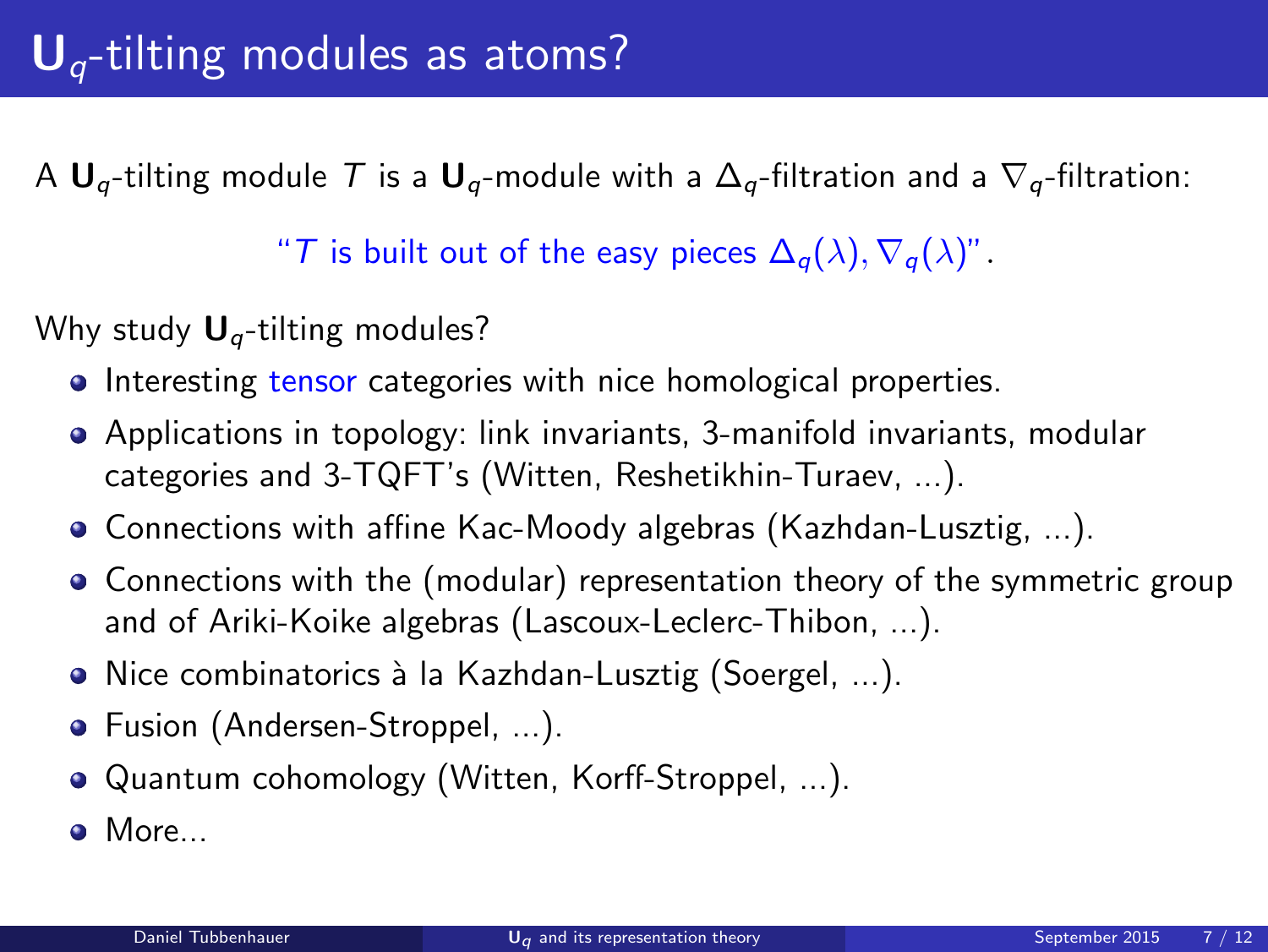## Definition(Graham-Lehrer 1996)

Let  $(\mathcal{P},\leq),\mathcal{I}^{\lambda}$  be finite (po)sets. A  $\mathbb{K}\text{-algebra }A$  is cellular if it has a basis

$$
\{c_{ij}^{\lambda} \mid \lambda \in \mathcal{P}, i,j \in \mathcal{I}\},\
$$

(and some anti-involution  $\mathrm{i}(c_{ij}^\lambda)=c_{ji}^\lambda)$  such that (for friends of higher order)

$$
ac_{ij}^{\lambda} = \sum_{k \in \mathcal{I}^{\lambda}} r_{ik}(a) c_{kj}^{\lambda} + \text{friends.}
$$

## Theorem(Graham-Lehrer 1996)

Form  $C^{\lambda} = \{c_i^{\lambda}\}$  with formal  $c_i^{\lambda}$  and action given by the  $r_{ik}(a)$ . The set

<span id="page-7-0"></span>
$$
\{L^\lambda = C^\lambda/{\rm Rad}(C^\lambda) \mid \lambda \in \mathcal{P}_0\}
$$

forms a complete set of pairwise non-isomorphic, simple A-modules (and some more voodoo in this spirit is possible).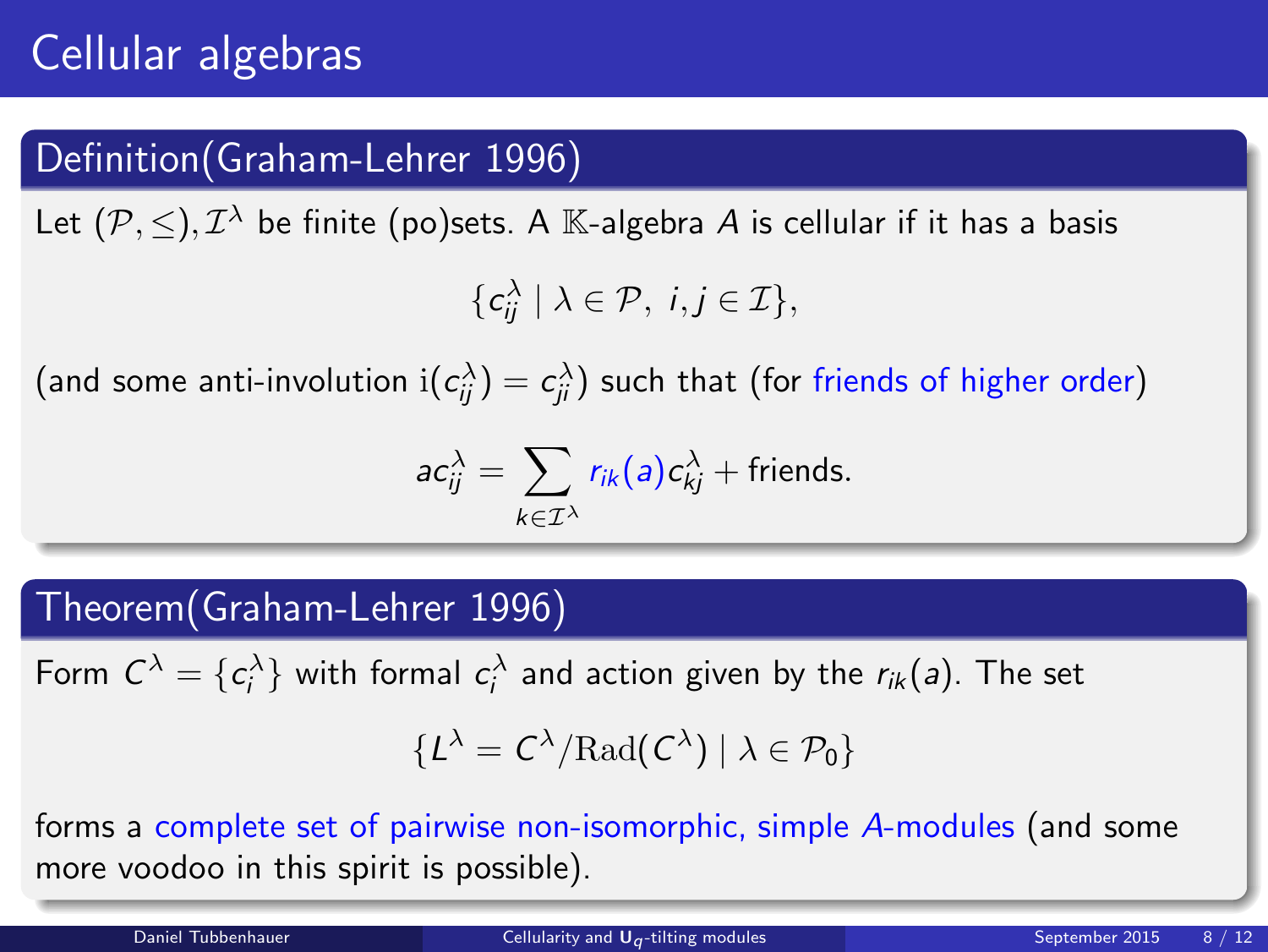# $\mathsf{End}_{\mathsf{U}_q}(\mathcal{T})$  is prototypically cellular

Cell datum:

- $(\mathcal{P}, \leq) = (\{\lambda \in X^+ \mid (T : \nabla_q(\lambda)) = (T : \Delta_q(\lambda)) \neq 0\}, \leq_X).$
- $\mathcal{I}^{\lambda} = \{1,\ldots,(\mathcal{T}:\nabla_{\boldsymbol{q}}(\lambda))\}$  for  $\lambda \in \mathcal{P}$ .
- Some K-linear anti-involution with  $\mathcal{D}(\Delta_q(\lambda)) \cong \nabla_q(\lambda), \mathcal{D}(\nabla_q(\lambda)) \cong \Delta_q(\lambda)$ .
- Cellular basis  $\{c_{ij}^{\lambda}=\overline{g}_{i}^{\lambda}\circ\overline{f}_{j}^{\lambda}\}$  $j \nmid \lambda \in \mathcal{P}, i, j \in \mathcal{I}^{\lambda}$ .

## Theorem

This gives a cellular datum on  $\mathrm{End}_{\mathsf{U}_q}(\mathcal{T})$  for any  $\mathsf{U}_q\text{-tilting}$  module  $\mathcal{T}.$ 

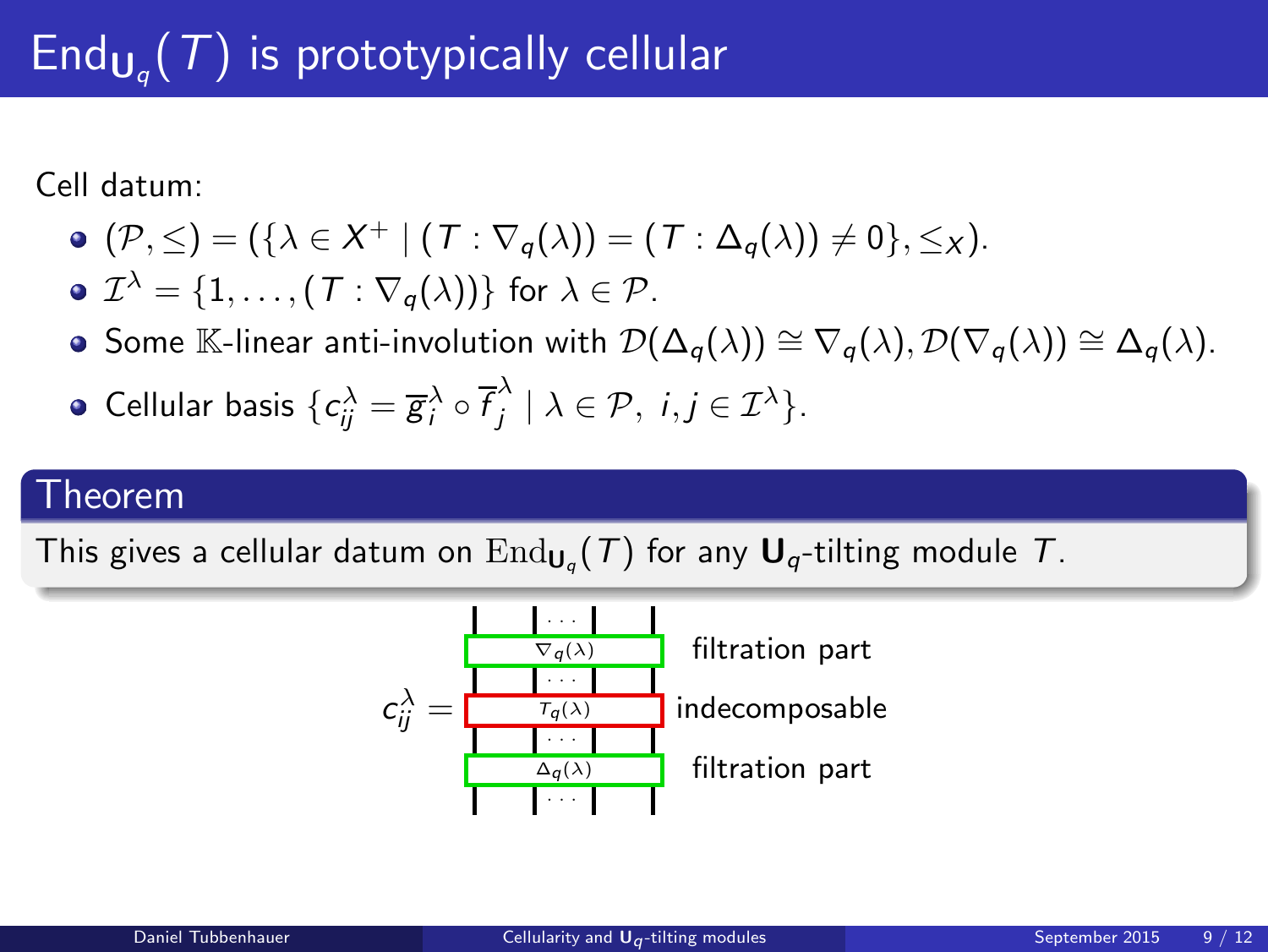# Consequences of cellularity -  $U_q$ -tilting view

Set  $C(\lambda) = \text{Hom}_{\mathbf{U}_q}(\Delta_q(\lambda), T)$  (cell modules). The set

 $\{L(\lambda) = C(\lambda)/\text{Rad}(\lambda) \mid \lambda \in \mathcal{P}_0\}$ 

is a complete set of pairwise non-isomorphic, simple  $\mathrm{End}_{\mathsf{U}_q}(\mathcal{T})$ -modules.

- $\bullet \ \lambda \in \mathcal{P}_0$  iff  $T_a(\lambda)$  is a summand of T.
- We can calculate the dimensions of the simples:

<span id="page-9-0"></span>
$$
\dim(L(\lambda))=m_{\lambda}, \quad T \cong \bigoplus_{\lambda \in X^+} T_q(\lambda)^{\oplus m_{\lambda}}.
$$

- The algebra  $\mathrm{End}_{\mathsf{U}_q}(\mathcal{T})$  is semisimple iff  $\mathcal T$  has only simple Weyl factors. Check this e.g. via Jantzen's sum formula.
- More...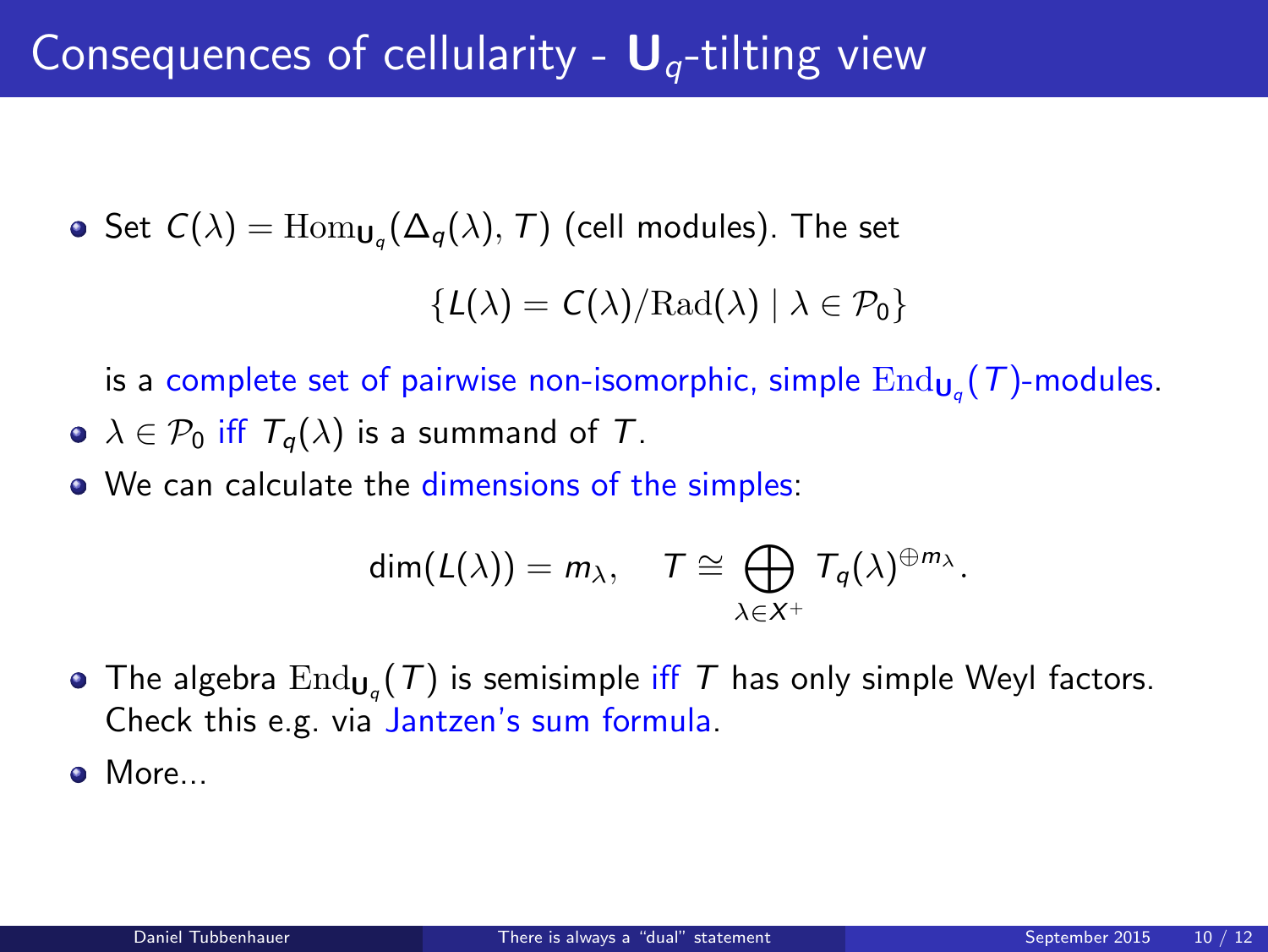Our approach generalizes ( $\mathbf{U}_q$  is just a "dummy"), e.g. to the  $\infty$ -dimensional world (e.g. parabolic category  $\mathcal{O}^\mathfrak{p})$ : the following list is just the tip of the iceberg.

The following algebras fit in our set-up as well:

- **•** The Iwahori-Hecke algebras, their quotients and related algebras (e.g.  $\mathbb{K}[S_d]$ , the Temperley-Lieb algebra, Spider algebras etc.).
- The Ariki-Koike algebras, their quotients and related algebras (e.g.  $\mathbb{C}[\mathbb{Z}/r\mathbb{Z} \setminus S_d]$ , quantized rook monoid algebra, blob algebras etc.).
- The (walled) Brauer algebras, their quotients and related algebras (e.g. quantum walled Brauer algebras, Birman-Murakami-Wenzl algebras etc.).
- More: quotients of these, "∞-dimensional analogs of Schur-Weyl dualities" give cyclotomic KL-R and web algebras etc. turning up in categorification.
- <span id="page-10-0"></span>• Everything should work in the graded set-up as well.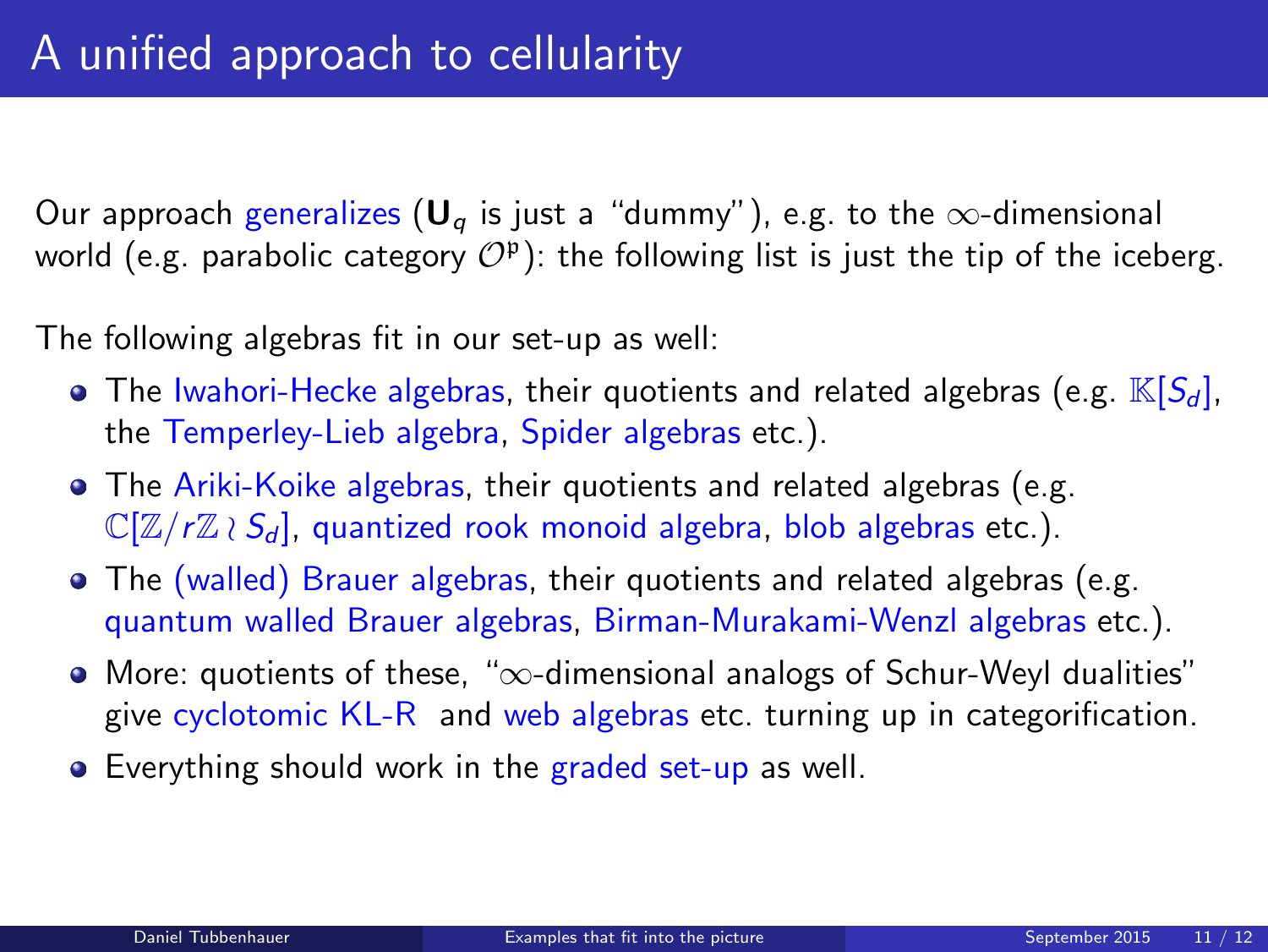There is still much to do...